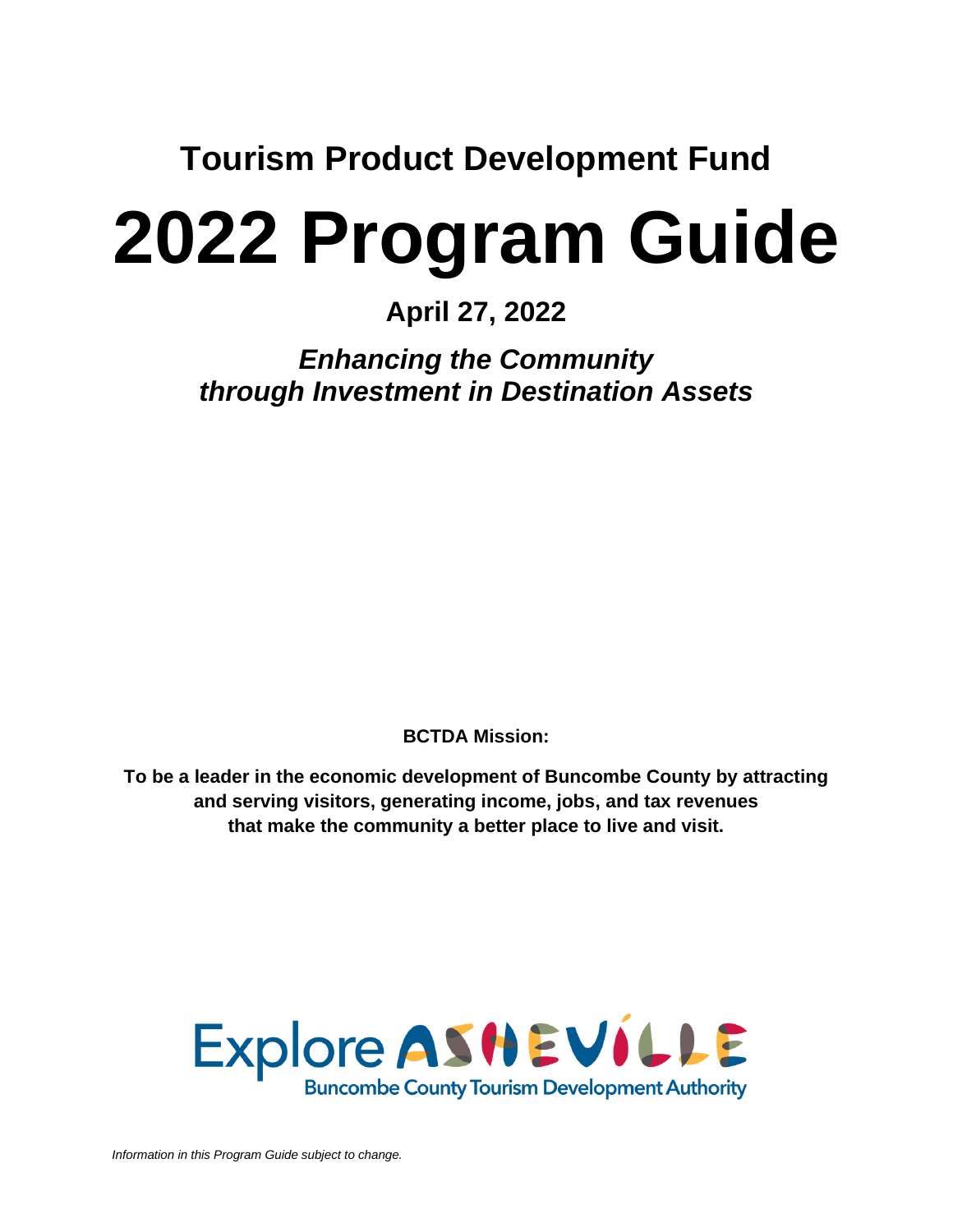# **Table of Contents**

- 1.0 Introduction
	- 1.1 History of TPDF
	- 1.2 Enabling Legislation
	- 1.3 Funding Pathways
	- 1.4 Asheville Destination Brand Promise
	- 1.5 Strategic Imperatives

2.0 People Behind the Process

2.1 BCTDA Board

2.2 TPDF Committee

2.3 TPDF Staff

#### 3.0 Application Process

- 3.1 Applicant Agreement
- 3.2 Application Timeline
- 3.3 Grant Policies and Requirements
- 3.4 Scoring Criteria

#### 4.0 Application Materials for the 2022 Grant Cycle

- 4.1 Phase I Application
- 4.2 Phase II Application
- 5.0 Awardee Information
	- 5.1 Funding Timeline
	- 5.2 Reporting Requirements

#### 6.0 Support

- 6.1 Contact Information
- 6.2 Information Session Workshop
- 6.3 Glossary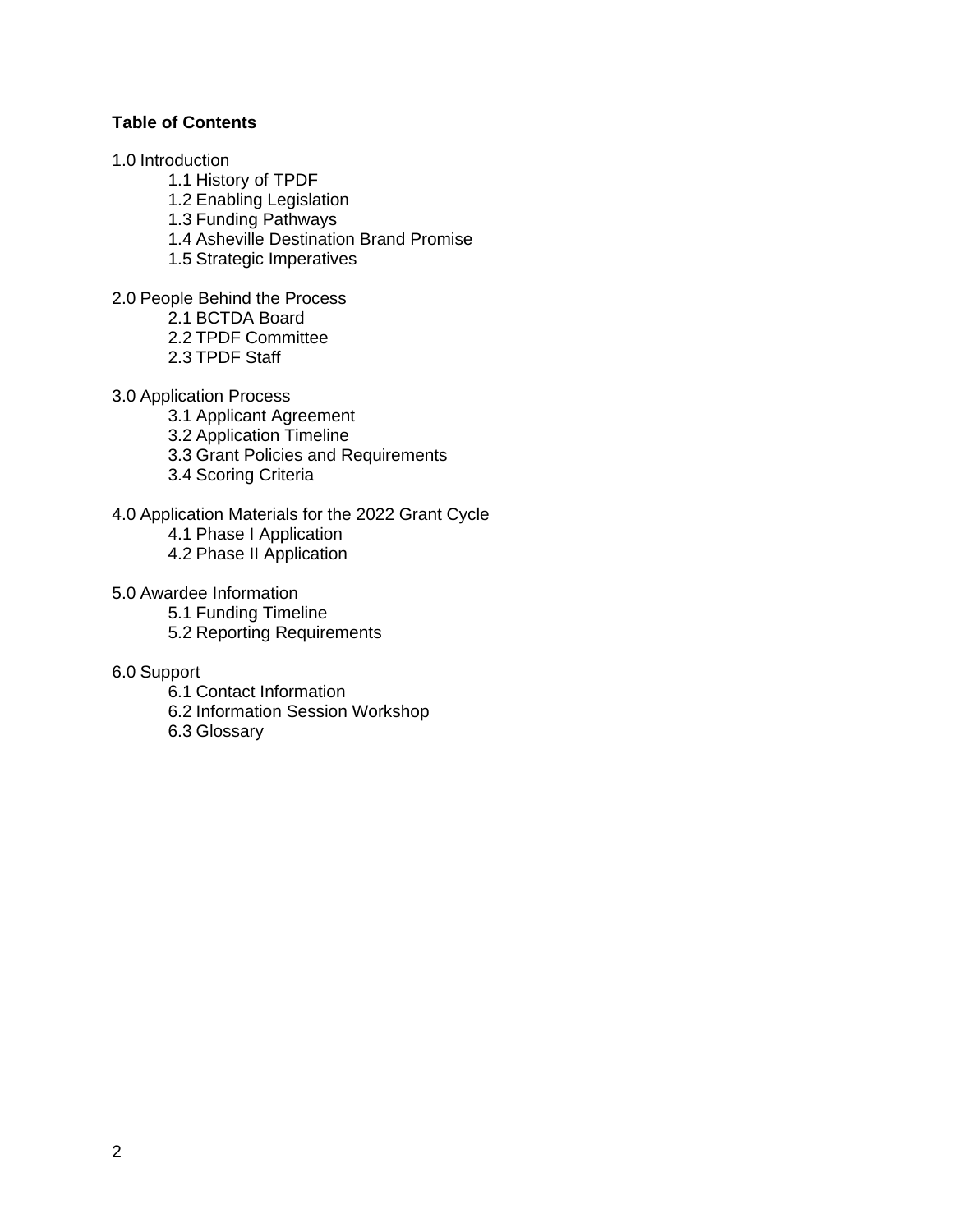# **1.0 Introduction**

#### Dear TPDF Applicant:

The Buncombe County Tourism Development Authority (BCTDA) is pleased that you are interested in applying for funding from the Tourism Product Development Fund (TPDF). We are excited to work with you and to play a role in the development of projects that have potential to benefit both tourism and the entire community.

The TPDF was created by the North Carolina General Assembly in 2001 to provide funding for capital projects that increase the number of overnight stays in Buncombe County lodging properties, generating tax revenue, jobs, and spending at local businesses. The TPDF is funded solely through lodging taxes paid by overnight visitors to Buncombe County.

The specific legislation and criteria by which TPDF funding decisions are made are outlined in this Program Guide. Please carefully review both the grant requirements and criteria for evaluation. The TPDF Committee may utilize a waiver to advance a project if the specifications fall outside the criteria yet represent a significant impact to overnight lodging stays and Buncombe County economic sustainability.

Please keep in mind, because the source of TPDF funding is public, all applications are subject to the requirements regarding "public records" found in Chapter 132 of the North Carolina General Statutes. Submitted applications will be disclosed upon request.

More information about the 2022 TPDF process can be found on the AshevilleCVB.com website at [https://www.ashevillecvb.com/product-development/.](https://www.ashevillecvb.com/product-development/) Chris Cavanaugh of Magellan Strategy Group is assisting with management of the 2022 application process. If you have specific questions about the application process, contact Chris at [ccavanaugh@magellanstrategy.com](mailto:ccavanaugh@magellanstrategy.com) or at (828) 651-9320.

Thank you for your interest in the TPDF and in helping grow the economy of Buncombe County.

Buncombe County Tourism Development Authority Tourism Product Development Fund Committee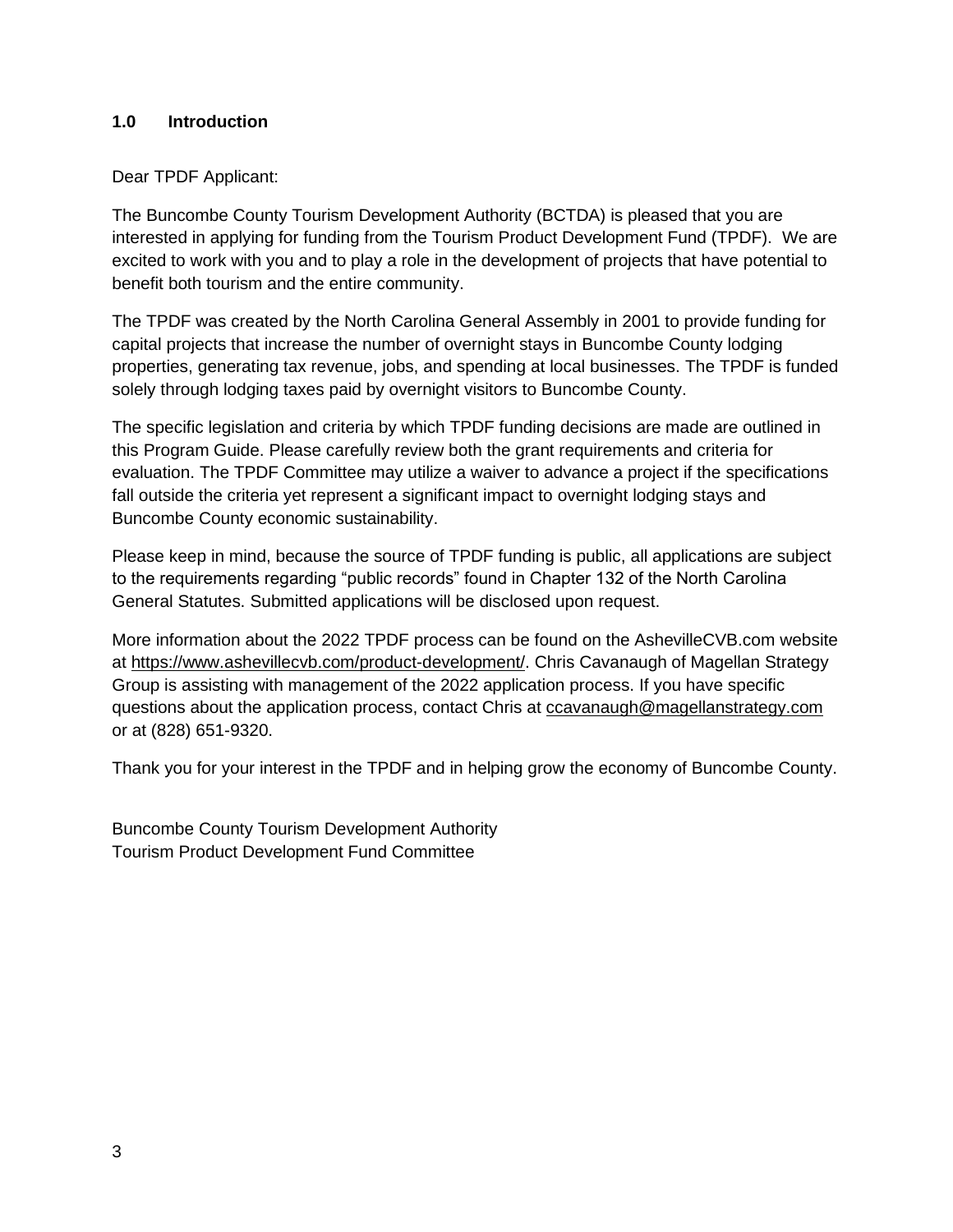# **1.1 History of the Tourism Product Development Fund**

The Tourism Product Development Fund (TPDF) is a funding mechanism of the Buncombe County Tourism Development Authority (BCTDA). The creation of TPDF is the outgrowth of a business decision by the hospitality industry to generate more overnight stays, create a sustainable impact on the overall economy by attracting a bigger base of customers for local businesses, and enhance the community through investment in projects used by visitors and residents alike.

In 2001, the North Carolina General Assembly increased the Buncombe County occupancy tax from three to four percent. The additional one percent was dedicated exclusively to the fund, which offers grant, loan guarantees, and debt service opportunities for capital development projects that serve to increase patronage of lodging facilities in Buncombe County.

In 2015, HB347 was passed, increasing the occupancy tax by two percent and bringing Buncombe County's occupancy rate in line with most other municipalities in North Carolina. The bill preserved the 25% dedication of revenue for TPDF and eliminated funding of for-profit projects to focus on local government and non-profit needs. Additionally, the BCTDA adopted significant changes to the TPDF program in 2015, including the Strategic Priority List and the Major Works Pathway. These new strategic tools enable the BCTDA to take a more proactive approach to filling strategic gaps in the market and encourages collaboration between staff and applicants.

An investment in tourism can mean big dividends for the community – a stronger, diverse economy; an influx of substantial tax revenue; and an improved quality of life for the residents who enjoy the mix of small businesses, cultural and recreational amenities, and entertainment that result in a better place to live, work, and visit

Since the fund's inception in 2001, a total of \$44 million has been awarded to 39 community projects, including:

- John B. Lewis Soccer Complex at Azalea Park
- Grove Arcade
- The Bonsai Garden at the North Carolina Arboretum
- **Asheville Visitor Center**
- Western North Carolina Veterans' Memorial at Pack Square Park
- Buncombe County Civil War Trails
- Asheville Area Wayfinding
- Pack Square Park & Pavilion
- Asheville Art Museum
- The Orange Peel
- U.S. Cellular Center
- Smoky Mountain Adventure Center
- Montford Park Players
- Navitat Canopy Adventures
- Lighting for UNC Asheville Sports Fields
- Pack Square Park & Canopy
- Highland Brewing Company
- The Collider
- River Access at Pearson Bridge
- Enka Center Ballfields
- City of Asheville's Riverfront Destination Development
- Asheville Museum of Science
- WNC Nature Center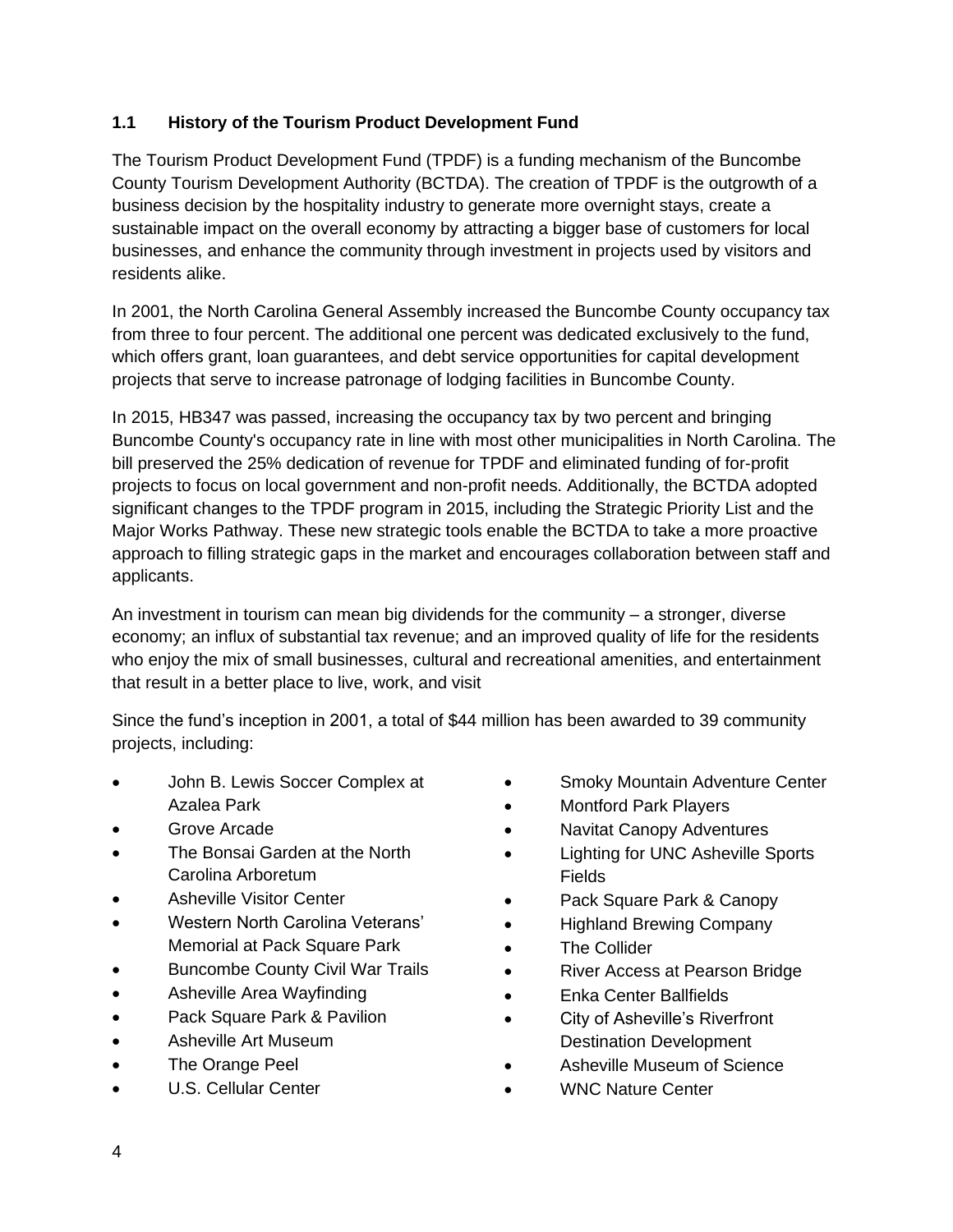- Asheville Community Theatre
- WNC Farmers Market
- The Wortham Center
- Montreat College
- Black Mountain College Museum + Arts Center
- Woodfin Greenway & Blueway
- Enka Recreation Destination

# • LEAF Global Arts Center

- African American Heritage & Cultural District & Interactive Museum
- YMI Cultural Center
- Center for Craft, Creativity & Design
- North Carolina Arboretum Lighting and Parking Enhancements

# **1.2 Enabling Legislation**

As per legislation, there are two essential requirements to be considered for funding:

- The funding must be for capital expenses ("bricks and mortar") and,
- project must demonstrate that it will significantly increase patronage of lodging facilities in Buncombe County.
- Other core criteria are detailed in sections 3.2 and 3.3 of this program guide.

Other provisions as stated in the legislation:

- Projects must provide a feasibility study demonstrating the project's economic value to the area and the number of estimated new room nights it will generate.
- BCTDA is not required to exhaust all the funds generated each year and may accumulate money in order to create a revolving fund.
- BCTDA may not commit for purposes of debt service in excess of thirty-three percent (33%) of net funds received in any one year for a period of time in excess of 10 years. The Authority may not commit for purposes of debt service in excess of ten percent (10%) of net funds received in any one year for any single project.
- For-profit entities are not eligible for TPDF funding.
- Projects must be located in Buncombe County unless Buncombe County Commissioners grants specific approval to projects outside the county.

Review the legislation here:

HB105: <http://www.ncga.state.nc.us/Sessions/2001/Bills/House/HTML/H105v3.html> HB347:<http://www.ncleg.net/Sessions/2015/Bills/House/HTML/H347v4.html>

# **1.3 Funding Pathways**

There are a number of ways that the BCTDA can work with applicants interested in TPDF funding:

**Grant, Loan Guarantee, or Debt Service**: TPDF applicants may submit funding requests during the standard grant cycle for a grant, loan guarantee, or debt service. The TPDF Committee must review and evaluate project applications during the cycle and make recommendations to the BCTDA for funding.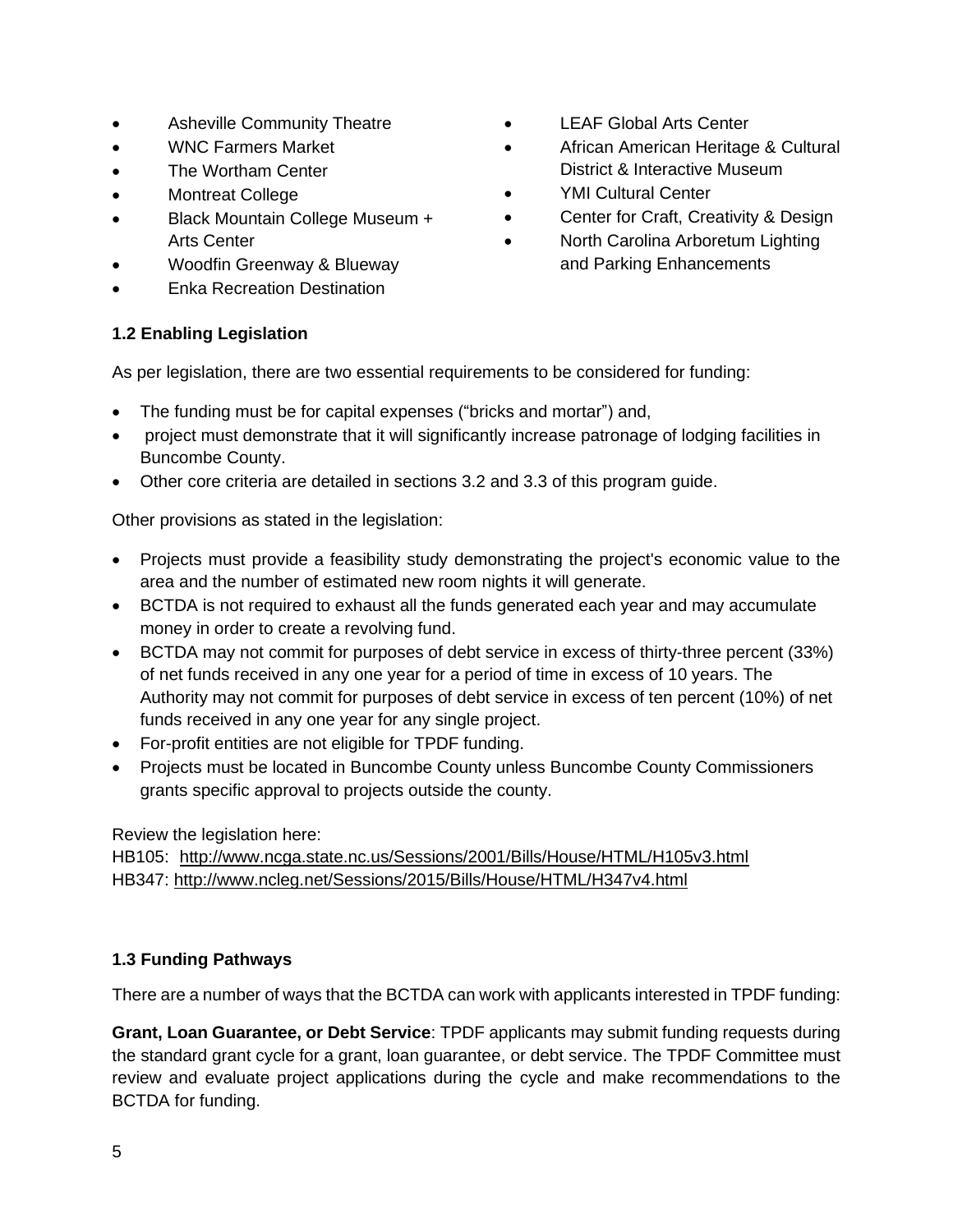**Strategic Priority List**: During the standard grant cycle, the TPDF Committee may wish to recommend funding for a project but not yet have the funds available. As per legislation, the BCTDA cannot make a binding commitment to fund projects using future year revenues. In this case, the TPDF Committee may recommend the BCTDA place a project on the Strategic Priority List, to be considered when funding is available. Selected projects would receive priority for funding in future years. While the applicant will be required to provide an update to the BCTDA ensuring there have been no substantive changes to the project as presented, the applicant will not be required to resubmit an application in the grant cycle again.

**Major Works Pathway**: This approach enables a funding pathway outside the annual TPDF funding cycle for significant projects representing a minimum \$5 million capital investment and requiring multi-year funding. Outside the grant cycle, applicants may present a project to the BCTDA for funding consideration of projects meeting this description. All potential major projects must conform to TPDF requirements and are subject to evaluation by the TPDF Committee. Applicants interested in pursuing the Major Works Pathway are encouraged to consult with CVB staff in early stages of project planning.

# **1.4 Asheville Destination Brand Promise**

Our brand promise is grounded in Asheville's history – all that has contributed to what the destination is today. The community has a long history of hospitality and acceptance, welcoming visitors to the area dating back to the late 18<sup>th</sup>- and early 19<sup>th</sup>- centuries when it became known as a health and wellness destination. As it became more well-known, it attracted and inspired people from all walks of life, including wealthy socialites and even the famous.

As a unique element of sophistication formed in this part of the Blue Ridge Mountains, greater opportunities became available to enrich the experience. And as George Vanderbilt's home, Biltmore, transformed itself into one of the early tourist attractions in the country, the Grove Park Inn began attracting celebrities, and the area's rich heritage was discovered, the arms reached even wider to welcome an increasing number of visitors.

The net result of this genuine, organic evolution is an area unsurpassed by the variety and quality of arts and crafts, restaurants, music, attractions, and outdoor opportunities available to experience. It remains today, an area that welcomes and inspires visitors, artists, adventure seekers and entrepreneurs – all who seek to enrich their lives in a real and personal way.

If you are awarded TPDF funding, your organization will be required to work with the CVB to ensure your employees and/or volunteers deliver the Asheville Area Destination Brand Promise to visitors, including the following marketing activities:

- Promoting the Grantor's digital marketing assets, including ExploreAsheville.com, and distributing the Grantor-supplied Official Asheville Visitor Guides at your location.
- Display a reciprocal web link to ExploreAsheville.com on your website.
- Ensure your staff knows and understands the Asheville Area Destination Brand Promise.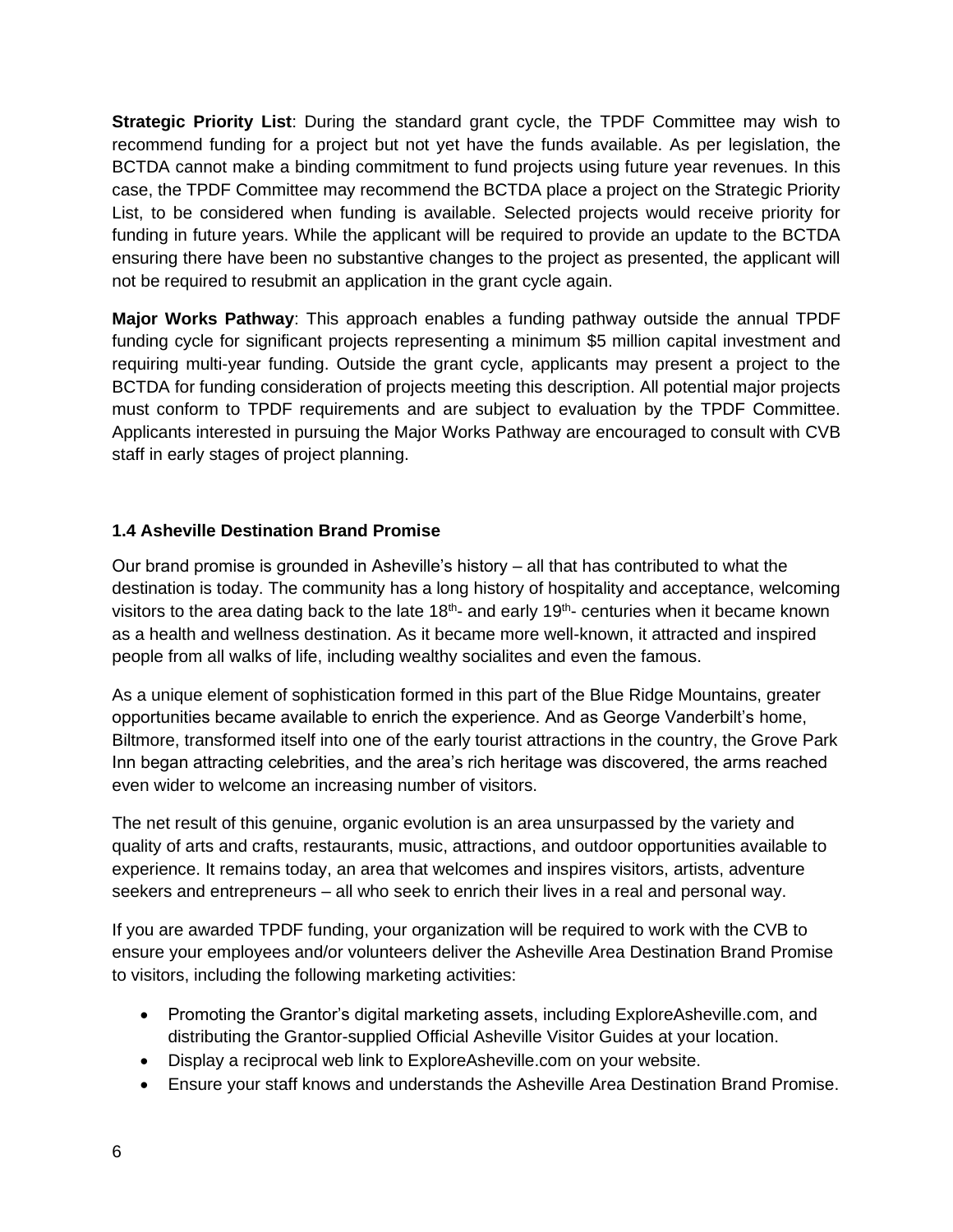• Source in-bound groups requiring 10 rooms or more per night for meetings, conventions, and events through the Explore Asheville CVB Group Sales Department.

# *Asheville Destination Brand Promise*

*We guarantee you a life enriching experience each and every time you visit Asheville. It's personal, personal to you. And it is also personal to us. We live that same genuine experience and want to share it with you. We empower you to discover a collection of experiences that is as unique and varied as each individual who visits us, and allows you to do so in a warm, embracing and creative environment.*

#### Asheville Destination Brand Core Values

- Welcoming: Warm and engaging; friendly and accessible; we are excited that you came to visit; we want to share our Asheville with you.
- Natural: Genuine, original and real, not staged; we respect your individualism and originality; our natural lifestyle is only enhanced by the natural beauty that surrounds us; come and be amazed and rejuvenated.
- Vibrant: Colorful, bright, engaging, and delightful; be delighted by the opportunities around you; we are creative, diverse, and alive; come and be energized by our colorful and exciting lifestyle.

Recipients of grant funding will also be required to recognize the support of the Buncombe County Tourism Development Authority via specific public recognition of that support.

# **1.5 Strategic Imperatives**

The Buncombe County Tourism Development Authority is charting a new course for tourism aligned with broader community priorities. This includes the adoption of strategic imperatives that are informing and guiding the direction of Explore Asheville's program of work and community investments going forward.

# **Deliver Balanced Recovery & Sustainable Growth**

Balance resident and visitor needs, recognizing the necessary role that sustainable, long-term growth of travel has in achieving a healthy, collective economy. Focus on the quality of each visit to our community – balancing growth across the seasons, business and leisure travel, and throughout Asheville and Buncombe County.

# **Encourage Safe & Responsible Travel**

Engage residents and visitors with shared values to care for and respect natural, cultural and human resources vital in delivering quality guest experiences. Collaborate with community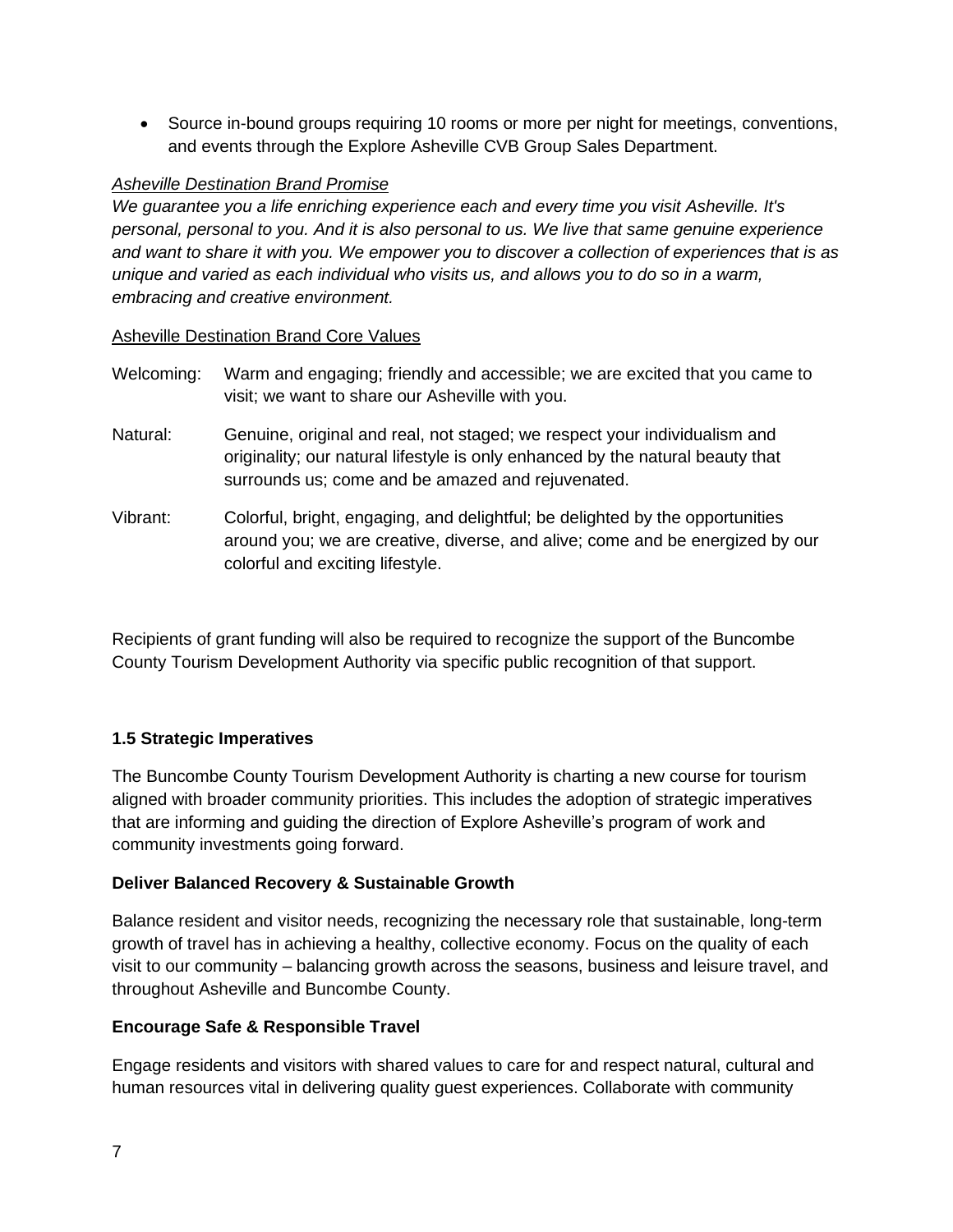organizations, local businesses, and environmentally focused partners to support the sustainability and growth of our outdoor economy

# **Engage & Invite More Diverse Audiences**

Extend a genuine invitation to Black travelers and other diverse audiences including LGBTQ visitors – connecting them with local neighborhoods, businesses, and entrepreneurs – creating more opportunities for all to win. Support product development, place making and community connections, enabling new experiences and business opportunities throughout our community.

# **Promote & Support Asheville's Creative Spirit**

Share stories of creators and makers who help differentiate our destination through food and drink, visual and performing arts, experiences and more. Support product development, place making and community connections, enabling new experiences and business opportunities throughout our community.

# **2.0 People Behind the Process**

Established by legislation in 1983, the Buncombe County Tourism Development Authority is a quasigovernmental entity charged with marketing Buncombe County as a tourism destination and administering its tourism product development fund.

The legislation gives the BCTDA ultimate authority over the awarding of the tourism product development funds, following recommendations from a TPDF Committee. The TPDF Committee is charged with ensuring TPDF dollars are used to enhance the community through product development leading to significant new and repeat room nights in Buncombe County and providing recommendations to the BCTDA board.

# **2.1 BCTDA Board Members**

The Buncombe County Tourism Development Authority is a board of eleven volunteers appointed to oversee the use of occupancy tax revenues as directed by North Carolina law. Four members are appointed by Asheville City Council, four by the Buncombe County Commission, and one by the Asheville Area Chamber of Commerce. Six members represent accommodations who collect the tax and three are from non-lodging, tourism-related businesses. A Buncombe County Commissioner and an Asheville City Council Member serve as non-voting, ex-officio board members. The current members of the BCTDA are: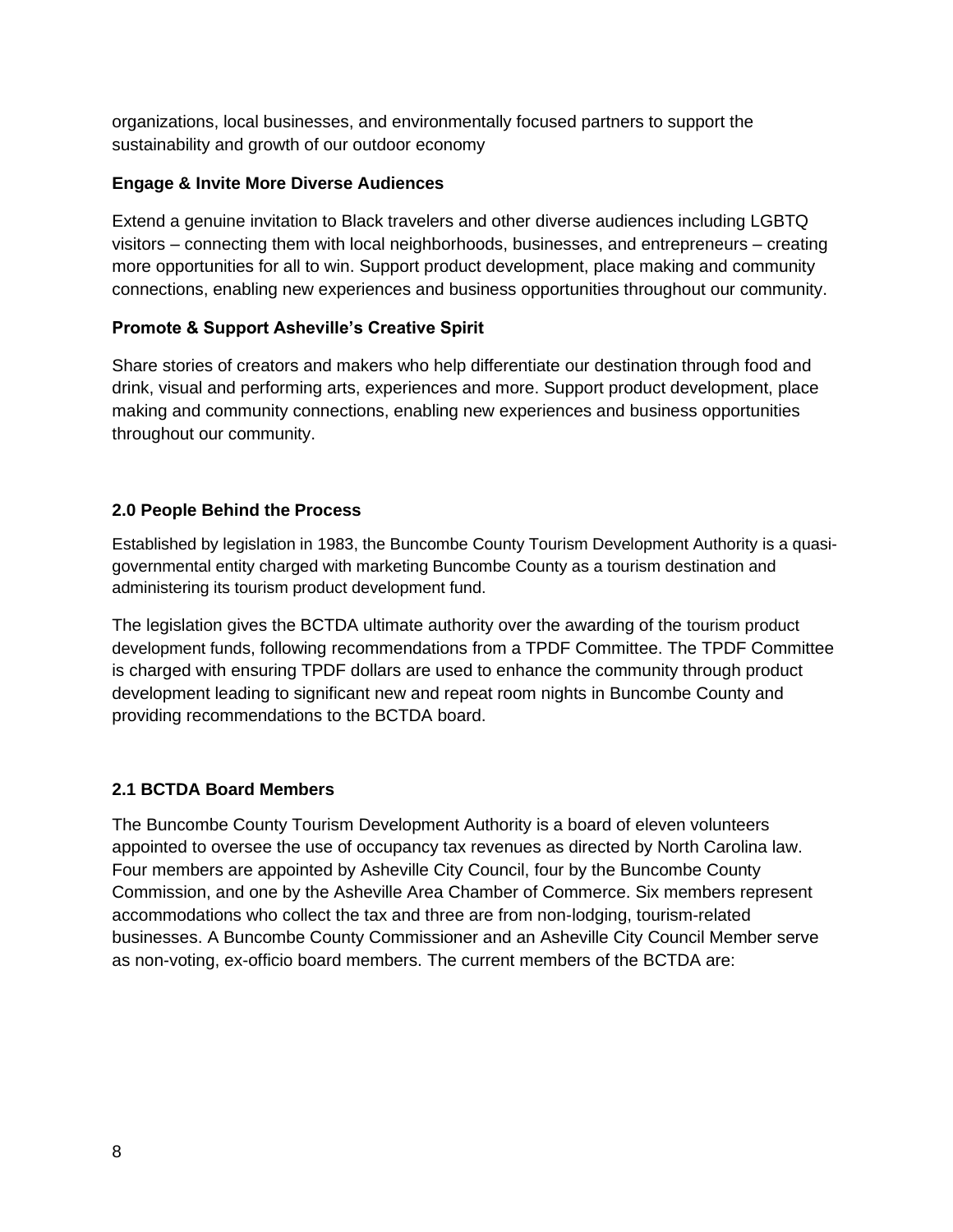**Kathleen Mosher, Chair** The Biltmore Company Asheville Area Chamber of Commerce Appointment

**Brenda Durden, Vice Chair** Asheville Hotel Group County Appointment

**Leah Ashburn** Highland Brewing Company County Appointment

**Andrew Celwyn Herbiary** City Appointment

**Larry Crosby** The Foundry Hotel City Appointment

**Councilwoman Sandra Kilgore** Asheville City Council Ex-Officio Member **Matthew Lehman** The Grand Bohemian Asheville City Appointment

**Michael Lusick** FIRC Group, Inc. City Appointment

**HP Patel** BCA Hotels County Appointment

**Scott Patel** Pure Hospitality County Appointment

**Commissioner Robert Pressley** Buncombe County Commission Ex-Officio Member

#### **2.2 TPDF Committee**

As per the legislation, the TPDF Committee is appointed by the BCTDA, and need not be comprised solely of members of the Authority. A majority of positions must be held by lodging representatives. Committee members can serve one partial and two full terms.

**Jay Curwen** Nantahala Outdoor Center Tourism Appointment

**Brenda Durden** Asheville Hotel Group Lodging Appointment & BCTDA Liaison

**Gary Froeba** Lodging Appointment The Omni Grove Park Inn **Scott Kerchner** Element Asheville Downtown Lodging Appointment

**Fielding Lowe** Park National Bank Finance Appointment

**David McCartney** Hotel Arras Lodging Appointment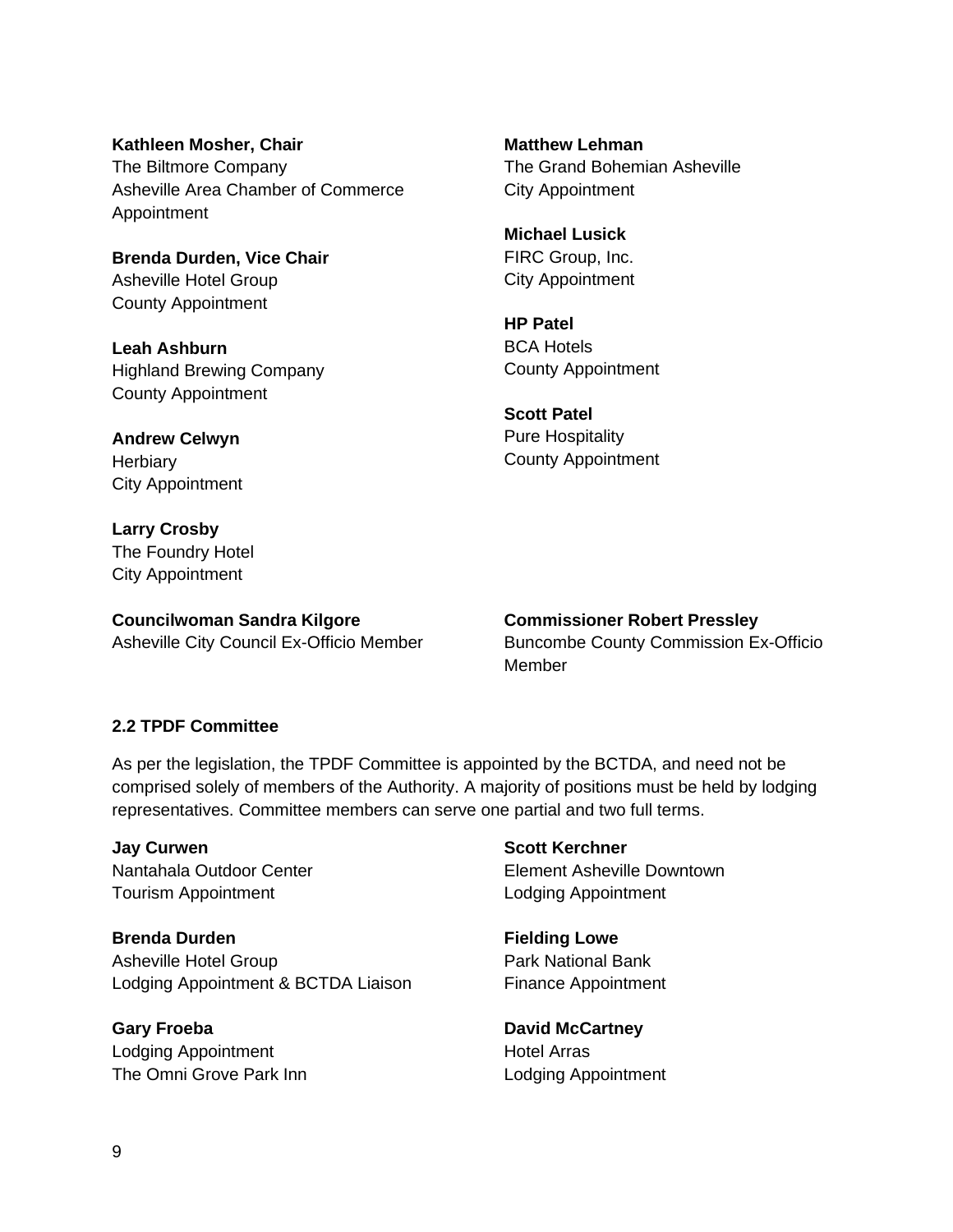**Stephanie Moore** Center for Craft Tourism Appointment

**Ken Stamps** Navitat Canopy Adventures & Adventure Pisgah Lodging Appointment

**Jim Muth** Muth Management, Inc. Consulting Tourism Appointment

# **2.3 TPDF Staff**

The Explore Asheville Convention & Visitors Bureau (CVB) provides support for the TPDF process on behalf of the BCTDA.

**Victoria "Vic" Isley**

President & CEO, Explore Asheville CVB

# **3.0 Application Process**

The enabling legislation mandates that a TPDF Committee review all applications and make funding recommendations to the BCTDA. Projects must pass a Phase I and Phase II approval by the TPDF Committee prior to consideration by the BCTDA board.

Potential applicants should review both Phase I and Phase II applications at the commencement of the process to ensure that they can provide all of the information requested in both phases. It is also recommended that applicants review the standard funding contract to ensure they can comply with the terms should their project be awarded funding.

Phase I consists of a short application form which requests important preliminary information and is designed to assess the viability of the application and its conformity to the goals of the fund without requiring significant effort from the applicant. Successful Phase I applicants will be invited to participate in Phase II. **The deadline for submission of the Phase I application is June 1, 2022 at 5:00 PM ET, and applicants will be notified on June 29, 2022.**

Phase II consists of a more comprehensive application requesting additional information from applicants such as financials, business plans and feasibility studies among other requirements. Applicants invited to participate in Phase II will have the opportunity to present projects in person to the TPDF Committee on September 29 or 30, 2022 as part of the review process. Phase II may also include site visits, as per the TPDF Committee's request. **The deadline for submission of the Phase II application is August 31, 2022 at 5:00 PM ET, and applicants will be notified of funding decisions on or before October 31, 2022.**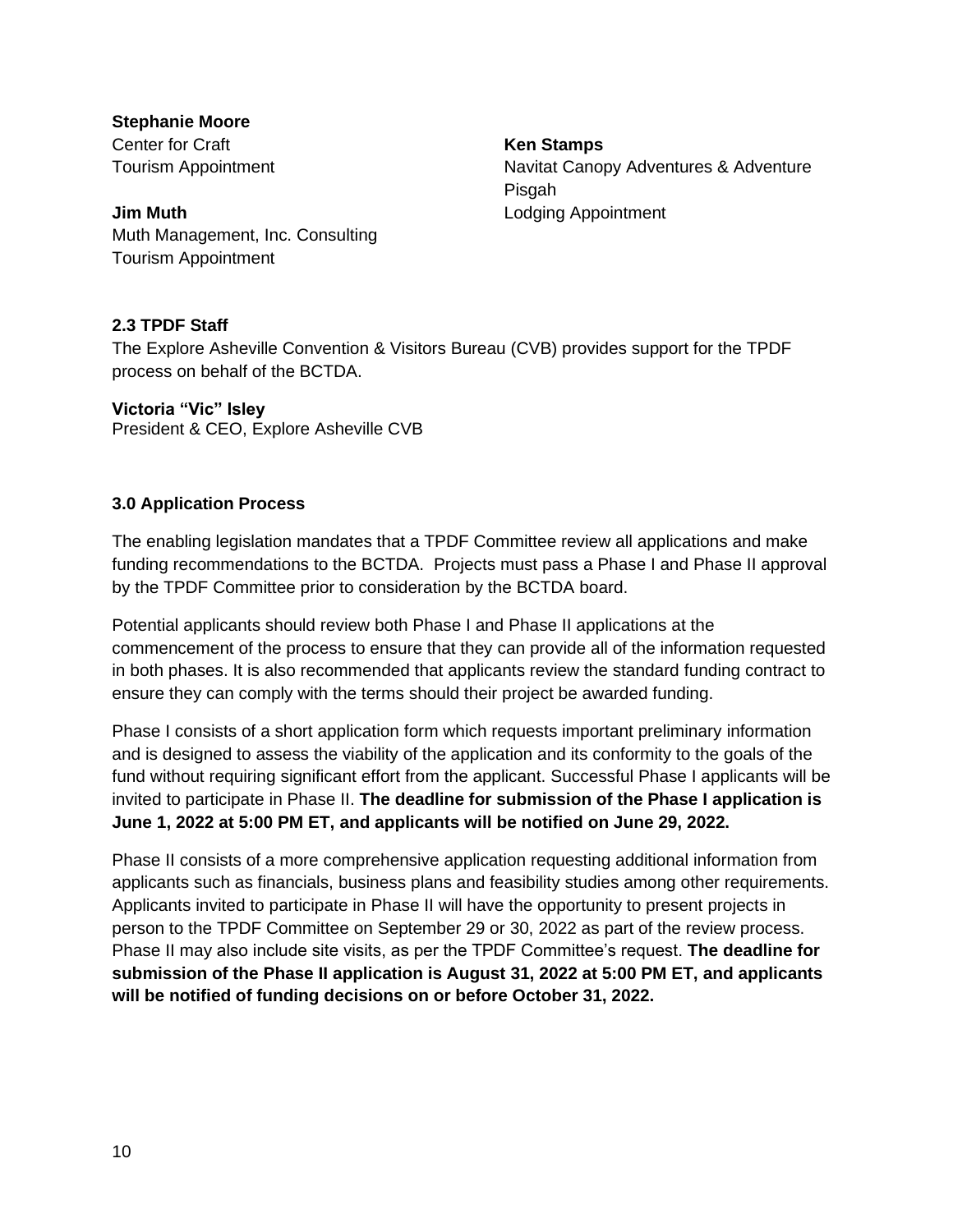# **3.1 Applicant Agreement**

Applicants will be asked to acknowledge and certify the following statements as part of the application process:

# DISCLOSURE FOR PUBLIC RECORD

As a quasi-governmental agency, the Buncombe County Tourism Development Authority is subject to Chapter 132 of the North Carolina General Assembly Statutes. Therefore, any and all aspects of this application must be made available by the BCTDA to any party, public or private, upon request without exception. If you are concerned that the distribution of any of your application materials may do irreparable damage to you, your organization, or associated parties, the BCTDA highly recommends that you seek alternative funding in lieu of TPDF funds.

# PROJECT MONITORING

I hereby acknowledge that if I am awarded TPDF funding, I will be required to submit an annual report by January 15 of each year during the term of the agreement, with the term commencing on the effective date and continuing for four years after the completion date. Reports include marketing plans and methodologies for capturing annual and out-of-market visitation, up-to-date room night projections, and copies of survey instruments used for data among other requirements.

# BCTDA MARKETING

I hereby acknowledge that certain information from my application, such as the project description, timeline, and leadership, may be used by the BCTDA at its sole discretion for the promotion and marketing of the TPDF program and the region as a tourism destination.

# TERMS OF AGREEMENT

I hereby acknowledge that I have reviewed and understand the terms of the contract agreement.

# COMPLETED APPLICATION

I hereby acknowledge that I have completed this application in good faith, confidence, and counsel, and have done so in full compliance with the law. I have made no attempt to falsify or misconstrue facts or data anywhere in this application.

# **3.2 Application Timeline**

| <b>Information Session (Virtual)</b> | Wednesday, May 4, 2022, 3 p.m. - 4:30 p.m. |
|--------------------------------------|--------------------------------------------|
| <b>Phase I Applications Due</b>      | Wednesday, June 1, 2022, 5 p.m.            |
| <b>Phase I Applicants Notified</b>   | Wednesday, June 29, 2022                   |
| <b>Phase II Applications Due</b>     | Wednesday, August 31, 2022, 5 p.m.         |
| <b>Project Presentations</b>         | September 29 & 30, 2022*                   |
| <b>Site Visits</b>                   | October 10 & 11, 2022*                     |
| <b>Grantees Announced</b>            | On or before Wednesday, October 26, 2022   |

*\*Applicant must be available on one of these dates.*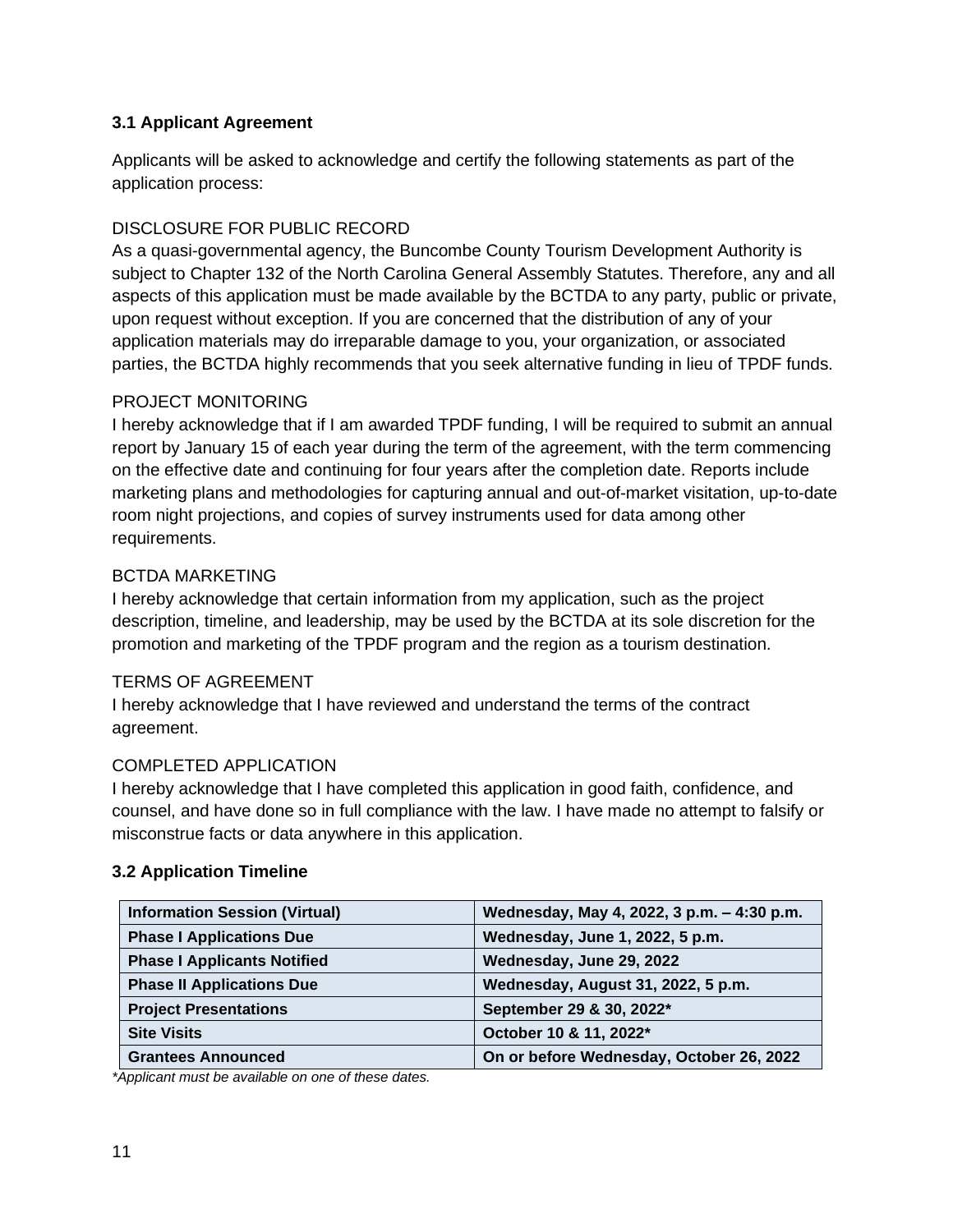# **3.3 TPDF Grant Policies and Requirements**

Applications are assessed based on the following policies and requirements. The TPDF Committee may utilize a waiver to advance a project if the specifications fall outside the requirements yet represent a significant impact upon lodging demand and Buncombe County economic sustainability.

- 1. Funding must be for capital investments only ("brick and mortar" projects--design not included). Operational expenses will not be considered for funding.
- 2. A project must demonstrate that it will create substantial new and incremental overnight lodging stays in Buncombe County.
- 3. The TPDF will only fund projects that have a minimum of a 1-to-1 funding match to the TPDF funding requested (excluding in-kind goods and services). Design fees already expended will be considered as counting towards the 1-to-1 funding match.
- 4. Projects which either directly increase overnight lodging stays by themselves or support a larger initiative that will increase room nights will be evaluated equally.
- 5. Projects may not solely benefit only a single lodging owner, lodging property, or be situated on a lodging property.
- 6. TPDF funds cannot be the first funds committed to a project.
- 7. For-profit entities are not eligible for TPDF funding.
- 8. Applicants must be registered as a federally recognized non-profit, if applicable.
- 9. BCTDA reserves the right to cancel the grant application cycle at any time and for any reason.
- 10. BCTDA reserves the right to award grant funding to any project for any reason consistent with the intent of the legislation.
- 11. Recognizing that its resources are limited, BCTDA may grant funding that is less than that requested by the applicant.
- 12. BCTDA will not make payment directly to any vendor or individual. Payment will only be made to the applicant organization.
- 13. If the grantee is unable to fund and/or complete the project, BCTDA may revoke all or part of the grant. The grantee may be forced to return some or all funding plus interest if the recipient is found to have used the funding inappropriately, if the project was not completed, or if the project scope or design was changed without approval of BCTDA.
- 14. The applicant assumes the burden of all expenses associated with this application.

# **3.4 Criteria by Which Projects Will Be Evaluated**

Applications will be evaluated according to these criteria:

# **Viability of Project and Organization**

• **Financial Stability of the Requesting Organization** Each applicant organization will be evaluated for financial sustainability, and their perceived ability to raise additional funds as needed to bring the project to completion.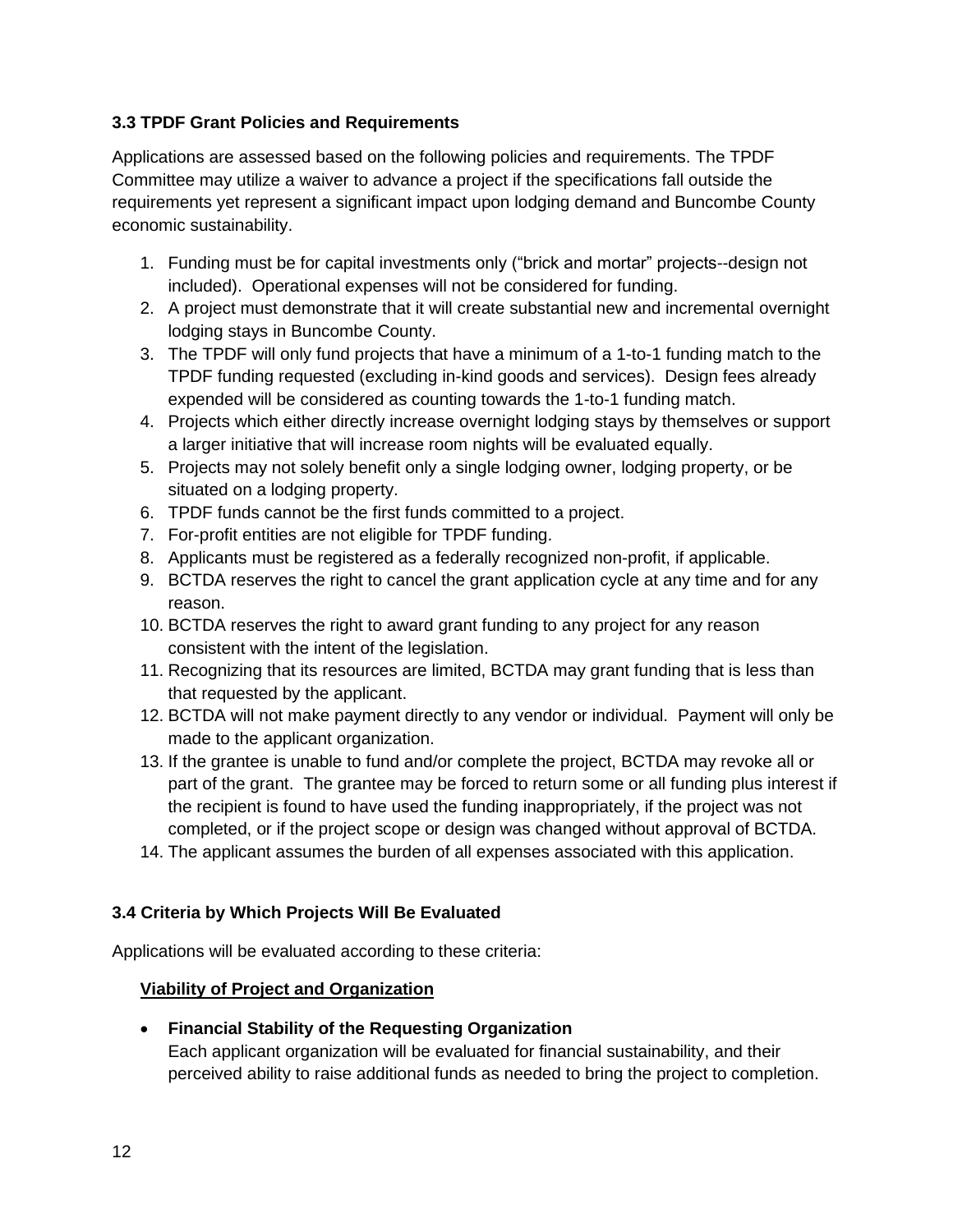# • **Strength of Business Planning**

If applicable, the proposed business plan for the project will be evaluated on its accuracy, completeness, and likelihood to support a successful and sustainable operation once the project has opened.

# • **Strength of Sales and Marketing Plan/Investment** If applicable, sales and marketing plans for projects will be evaluated upon the likelihood they will succeed in drawing visitation to the destination.

# • **Timeliness of the Project**

Projects which are "shovel ready" may rate more highly than those which are still two or more years from beginning construction.

# • **1-to-1 Funding Match Exceeded**

While it is a requirement for applying organizations to have secured a funding match equal to the amount for which they are applying from the TPDF, projects that exceed the 1-to-1 requirement may receive particular consideration.

# **Destination Differentiator**

# • **Strength of Brand Alignment**

Projects will be evaluated on whether they are consistent with the Asheville destination brand and provide additional support for the brand promise.

# • **Uniqueness and Innovation of Project**

Attractions and activities which are new to the region or not available to visitors living in key feeder markets for the destination may be valued more highly than those which duplicate offerings already available to visitors.

# • **Ability to Promote and Support the Local Creative Sector**

Projects which promote and support the community's creators and makers and which enhance the destination will receive greater consideration.

# **Project Impact**

# • **Ratio of Overnight Lodging Generated to Funding Requested**

The amount of TPDF funding requested will be analyzed versus the potential return of new overnight lodging demand in Buncombe County to be generated by the project.

# • **Generator of New and Incremental Room Nights** The room night impact of a proposed project will be assessed on whether the project is drawing new visitors to the area, or simply pulling from existing visitors in Buncombe County while not increasing the number of new room nights.

# • **Scope of Market to be Served** Projects that target audiences capable of filling area lodging are valued, but projects that draw new and untapped niche markets to Buncombe County may also be worthy of consideration.

# • **Scope of Impact Upon Lodging**

The impact of a project upon Buncombe County lodging will be considered not only in terms of demand generated, but also in terms of the geographic impact. Projects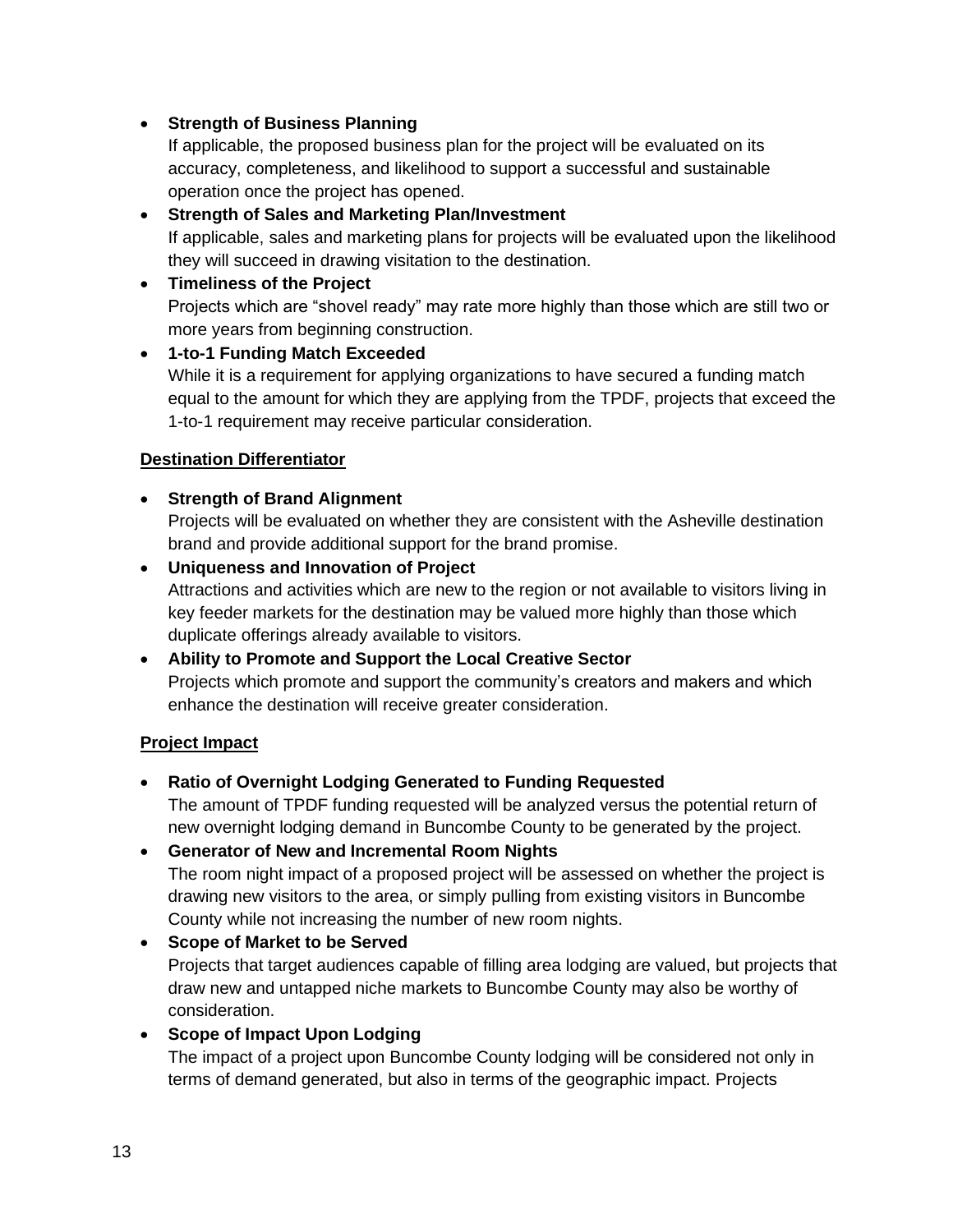capable of generating lodging demand in more than one area of the county may rate more favorably.

• **Ability to Serve as a Contributing Asset**

Projects which support an important generator of destination room nights, or which could stimulate additional activity, but which may not generate significant room nights by themselves will be considered. Applicants should demonstrate the potential for additional community benefit if their project is built.

# • **Encourage Safe and Responsible Travel** Projects which encourage care and respect for natural, cultural, and human resources, or supports the sustainability of outdoor recreation, will be given greater consideration.

• **Deliver Balanced Recovery and Sustainable Growth** Projects will be evaluated based upon whether they lead to balanced and sustainable growth through distribution of visitors geographically across the county or seasonally throughout the year or days of the week.

• **Supports Engagement with and Appeal to More Diverse Audiences** The committee will assess the ability of a project to diverse audiences and support of place making, community connections, and business opportunities throughout the county.

# • **Project as a True Motivator of Visits**

Projects will be evaluated based upon their ability to motivate new room nights, proven through sound analysis and data.

# **4.0 Application Materials for the 2022 Grant Cycle**

The application materials are available at [https://www.ashevillecvb.com/product-development/.](https://www.ashevillecvb.com/product-development/)

# **4.1 Phase I Application**

# **Phase I applications are due Wednesday, June 1, 2022, at 5:00 p.m.**

Handwritten applications will not be accepted. Additional files and attachments will not be accepted in Phase I.

# **4.2 Phase II Application**

*Potential applicants should review the Phase II application to ensure that they are capable of providing all of the information requested should they be invited to participate in Phase II.*

Phase II applications are due Wednesday, August 31, 2022, at 5:00 p.m.

Handwritten applications will not be accepted. There are several additional files required in Phase II as outlined in the application. Please attach the files in .doc, .xls, or .pdf formats in the email with your completed application. **Name the files as instructed in the application.**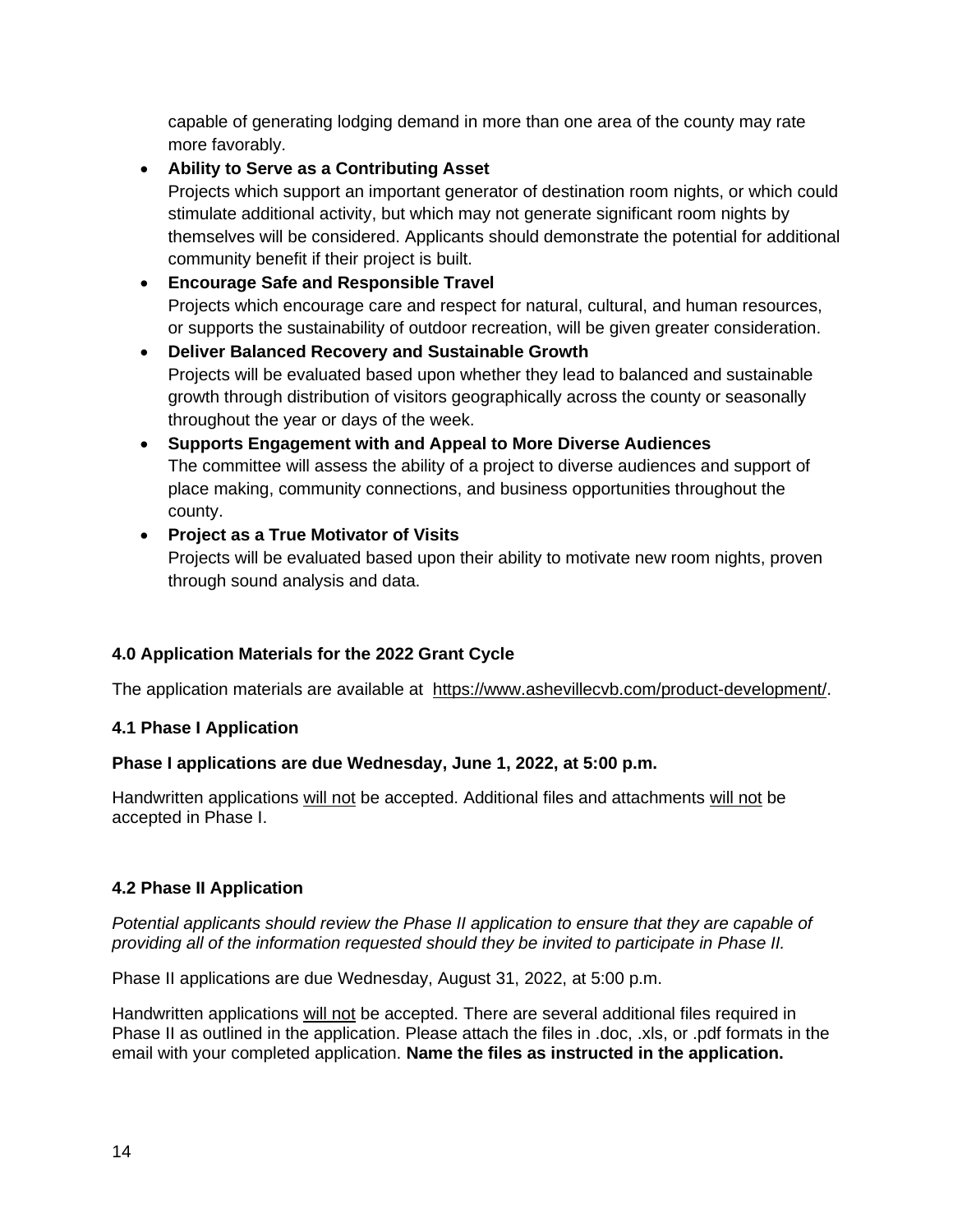#### **5.0 Awardee Information**

Phase II applicants will be notified on or before October 31, 2022. Grant agreement contracts will be developed for each awarded project in the weeks following the awardee announcement. A standard contract agreement will be made available for reference to Phase II applicants and should be reviewed prior to submission of the application.

# **5.1 Funding Timeline**

The Grant will be disbursed in three payments. Subject to contractual conditions, the first disbursement will be made when the construction of Project is one-third completed; the second disbursement will be made when the Project is two-thirds completed; and the third disbursement shall be made upon the date of completion. Each disbursement shall be in the amount of onethird of the Grant. Disbursement requests require supporting documentation as outlined in the Grant Agreement.

There is also an option to receive one disbursement based on specific project needs; however, single disbursements will only be processed after construction is 100% complete.

# **5.2 Reporting Requirements**

An annual report must be made by the Grantee to the Grantor by January 15 of each year during the term of the Agreement, with the term commencing on the effective date and continuing for four years after the completion date. Reports include marketing plans and methodologies for capturing annual and out-of-market visitation, up-to-date room night projections, and copies of survey instruments used for data among other requirements.

#### **6.0 Support**

#### **6.1 Contact Information**

For assistance, please contact the consultant supporting the management of the 2022 process:

Chris Cavanaugh Magellan Strategy Group [ccavanaugh@magellanstrategy.com](mailto:ccavanaugh@magellanstrategy.com) (828) 651-9320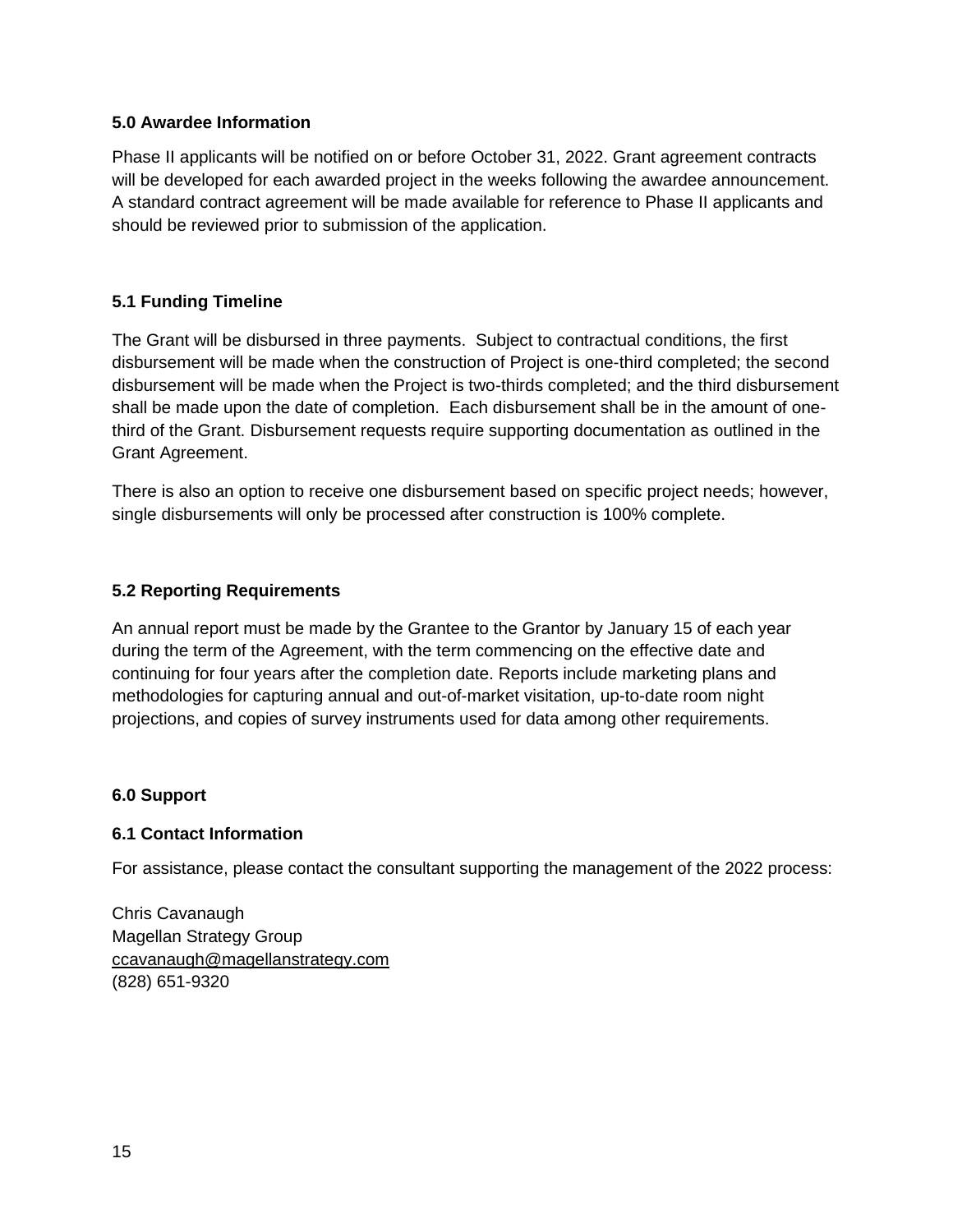# **6.2 Information Session Workshop**

An Information Session will be held to explain the process and provide assistance for interested applicants.

Date: Wednesday, May 4, 2022 Time: 3:00 p.m. – 4:30 p.m. Location: Virtual (link to be provided to registrants)

Attendance is not mandatory for applicants. A recording of the webinar will be made available online at the AshevilleCVB.com website at [https://www.ashevillecvb.com/product-development/.](https://www.ashevillecvb.com/product-development/)